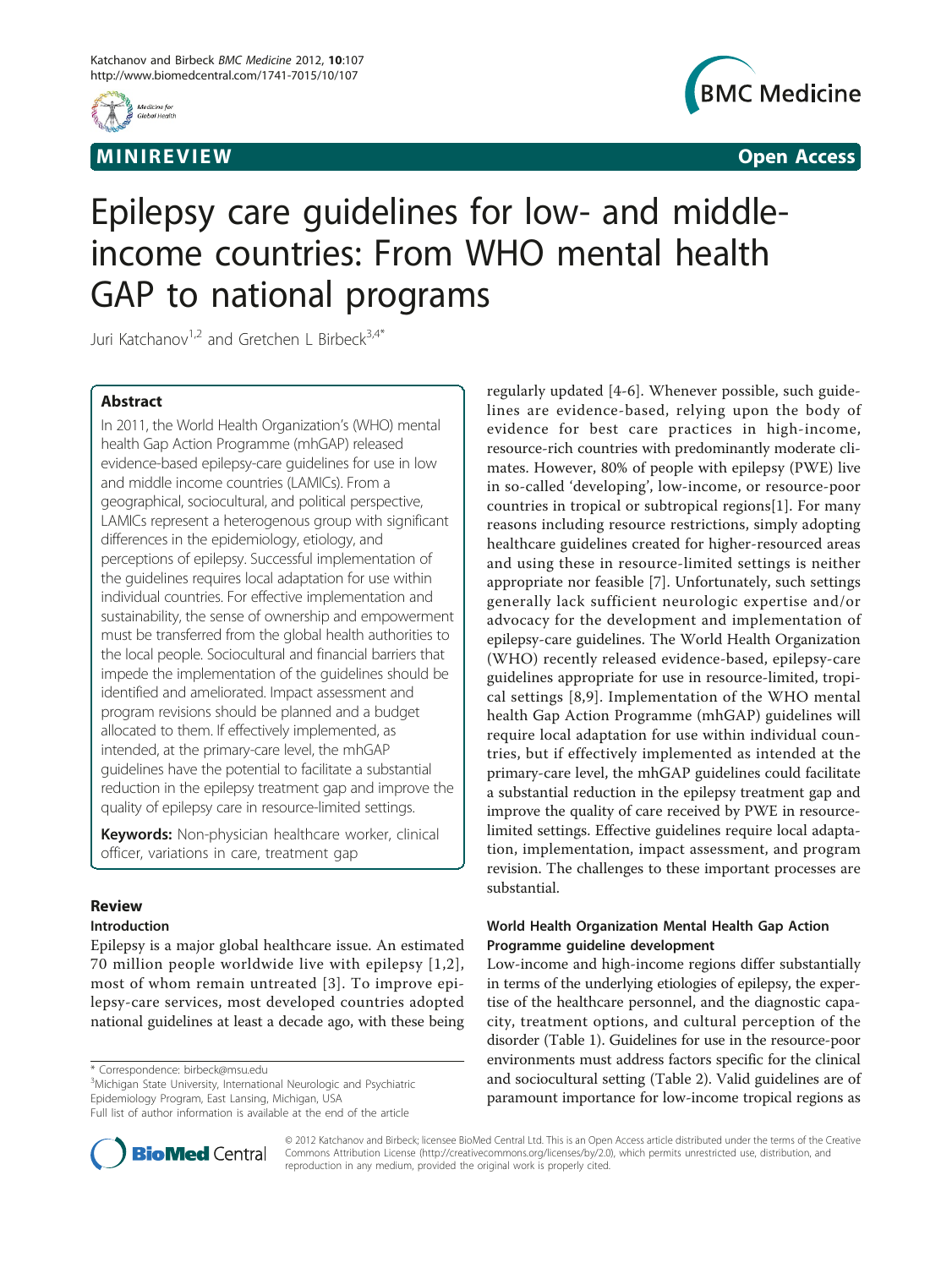|                                              | High-income countries                                                                                                       | Low-income and middle-income countries                                                                                                                |
|----------------------------------------------|-----------------------------------------------------------------------------------------------------------------------------|-------------------------------------------------------------------------------------------------------------------------------------------------------|
| Gross national income<br>per capita          | High ≥US\$9,386; upper middle US\$3,036 to \$9,385                                                                          | Low ≤US\$765 or lower; middle US\$766 to \$3,035                                                                                                      |
| Access to health care                        | Initial access usually through primary care with<br>established referral networks, which may include high<br>indirect costs | Limited to very basic primary care especially in rural areas and/or<br>established referral networks, which invariably include high<br>indirect costs |
| Healthcare funding                           | National programs, private insurance, out-of-pocket<br>expenses                                                             | Often ill-funded, may rely on donors/volunteering services.<br>Indirect costs and informal payments can represent major<br>barriers to care           |
| Common epilepsy<br>etiologies                | Neoplastic, cerebrovascular                                                                                                 | (Post-)infectious, antenatal, post-traumatic                                                                                                          |
| HIV prevalence                               | Low                                                                                                                         | Can be moderate to high                                                                                                                               |
| Cultural perception of<br>seizures           | Biomedical model                                                                                                            | Traditional medicine, spiritual approach; contagion beliefs<br>common                                                                                 |
| Socio-cultural attitudes<br>towards epilepsy | Neutral public perception or at least social<br>presentation of neutrality                                                  | Overt negative public perception, stigmatization, and<br>discrimination common                                                                        |

<span id="page-1-0"></span>Table 1 Critical differences affecting health and health care in high-income versus low-income and middle-income countries [[19](#page-4-0),[23\]](#page-4-0)

the mortality associated with epilepsy in such regions may be relatively high even when there is treatment available [[10](#page-3-0)], and the treatment gap remains vast, with less than 20% of people with active epilepsy in most developing countries receiving treatment [\[11\]](#page-3-0).

Guidelines developed in high-income countries are likely to be inappropriate for use in LAMICs [\[7](#page-3-0)]. In general, the transferability of evidence derived from studies conducted in high- income countries to LAMICS is dubious [\[7](#page-3-0)[,12,13](#page-4-0)]. Differences in patient populations and healthcare systems are so prominent that the evidence may not be valid [[7,](#page-3-0)[14](#page-4-0)]; hence, the development of guidelines specifically crafted for resource-limited settings is the best strategy.

In 1977, the WHO, in collaboration with the International League against Epilepsy and the International Bureau for Epilepsy, launched the Global Campaign Against

Epilepsy to improve the care of PWE in resource-poor countries [\[15](#page-4-0)]. In 2008, WHO began development of evidence-based guidelines for epilepsy and seizure care in LAMICs [[8](#page-3-0)[,16\]](#page-4-0), and these guidelines were released in 2011.

## Local adaptation of the guidelines

The clinical care algorithms provided in the mhGAP were developed for use in a wide range of possible low-income and middle- income settings, and therefore must be adapted to local resources and needs, especially if the guidelines are to be used by the non-physician healthcare workers who provide most primary healthcare services in such settings. From the geographical, sociocultural, and political viewpoints, countries previously termed 'developing' represent a markedly heterogenous group. The epilepsy burden is different in Asia, Latin America, and sub-Saharan Africa [[17](#page-4-0)], and even within one area, such as sub-Saharan Africa, there are significant variations in the epidemiology, etiologies, and perceptions of epilepsy in different geographical regions and communities [\[18](#page-4-0)]. The process of adaption also offers the opportunity to further foster a sense of ownership and empowerment among local health authorities [\[19\]](#page-4-0).

The most feasible and cost-effective way to deliver epilepsy care in LAMICs is through the use of inexpensive antiepileptic drugs (AEDs) delivered by non-physician healthcare workers at the primary-care level [[20\]](#page-4-0). Clinical case definitions for epileptic seizures and epilepsy used for guideline application must consider the limited neurologic expertise of primary-care providers, lack of diagnostic options, and the local syntactic/semantic language used for describing seizure symptoms, as well as the time frame

Table 2 Realities and requirements for guidelines for low-income and middle- income countries

| <b>Reality</b>                                                                                              | Requirement                                                                                                                                                                                                                                                        |
|-------------------------------------------------------------------------------------------------------------|--------------------------------------------------------------------------------------------------------------------------------------------------------------------------------------------------------------------------------------------------------------------|
| Care is largely provided by non-physician healthcare workers<br>with very basic or no neurological training | Clear case definition of epileptic seizures and simple algorithms tailored for the local<br>circumstances                                                                                                                                                          |
| Limited access to medication                                                                                | Guidelines recommending those medications that can be accessed                                                                                                                                                                                                     |
| Indirect costs as a barrier to care-seeking and adherence                                                   | Priority for inexpensive affordable drugs delivered as close to the patient's residence<br>as possible                                                                                                                                                             |
| High prevalence of infectious causes                                                                        | Incorporate into quidelines testing/treating of common conditions such as HIV,<br>neurotuberculosis, and parasitosis. Refer to existing treatment guidelines whenever<br>possible unless comorbid conditions require care that differs from national<br>quidelines |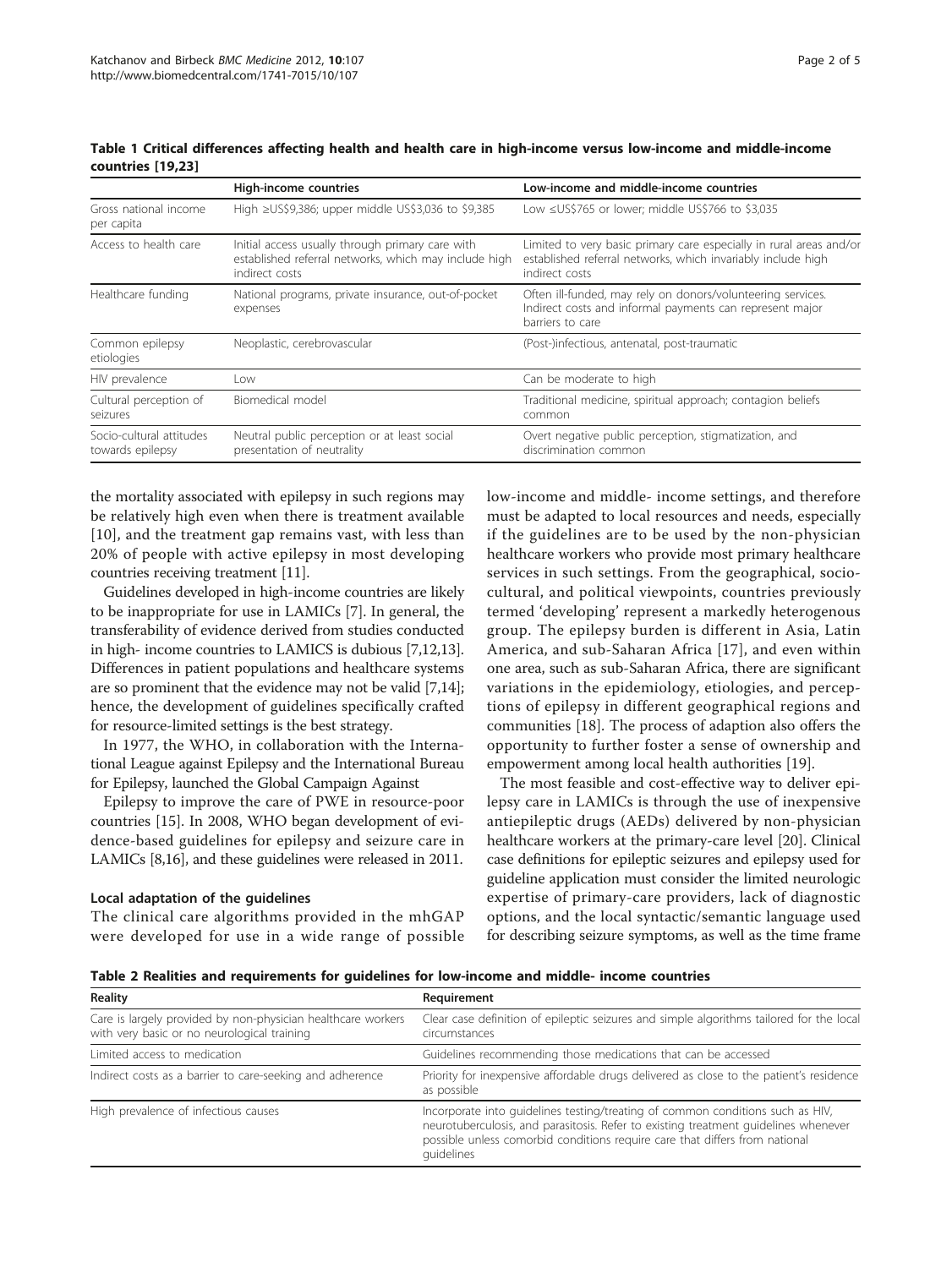<span id="page-2-0"></span>of the symptoms [\[21](#page-4-0)]. The mhGAP guidelines recognize that in LAMICs, seizures are often caused by acute central nervous system (CNS) infection or metabolic disorders. Furthermore, epilepsy can be the first presentation of a sub-acute or chronic CNS condition that might be amenable to treatment in resource-poor environment [[20\]](#page-4-0). Hence, local adaptation of mhGAP guidelines must consider the local epidemiology of potential underlying seizure etiologies [\[20,22](#page-4-0)].

Local adaptation must also address any special circumstances within a specific country. For example, where HIV rates are high, a significant proportion of PWE can be expected to also have co-morbid HIV infection. If the available AEDs are limited to enzyme-inducing agents, potential interactions between AEDs and antiretroviral medications must be considered, and treatment options appropriate for dual therapy must be made available [[23,24](#page-4-0)]. Guidelines for epilepsy care in resource-limited settings by non-physician healthcare workers must also specifically address injury prevention and, if applicable, fears of contagion [\[10](#page-3-0)]. The adapted content of such programs must be directed by local practices, injury risk factors, and beliefs.

The development of national programs in LAMIC should be paralleled by clinical research increasing our knowledge of epilepsy beyond high-income regions. Such research would facilitate the development of a new multidimensional classification of epilepsy applicable to a wide range of settings including LAMIC [\[25,26](#page-4-0)].

## Implementing guidelines in low-income and middleincome countries

Passive dissemination of guidelines is on its own insufficient to ensure appropriate uptake of recommendations [[27\]](#page-4-0). Sociocultural and financial barriers impede the implementation of guidelines in all healthcare settings. Within LAMICs, strong advocacy for guideline adoption by health authorities at the national, provincial, district, and institutional levels are required [\[27](#page-4-0)]. Barriers at the patient, healthcare worker and macro level threaten the implementation of guidelines [\[23](#page-4-0)]. True advocacy requires that local healthcare authorities prioritize epilepsy care sufficiently highly to guarantee that the basic materials and training required to adhere to the guidelines are provided to healthcare workers at every level of care for which they are intended. If care equity is to be



Figure 1 Primary principles for developing guidelines for epilepsy care in low-income countries.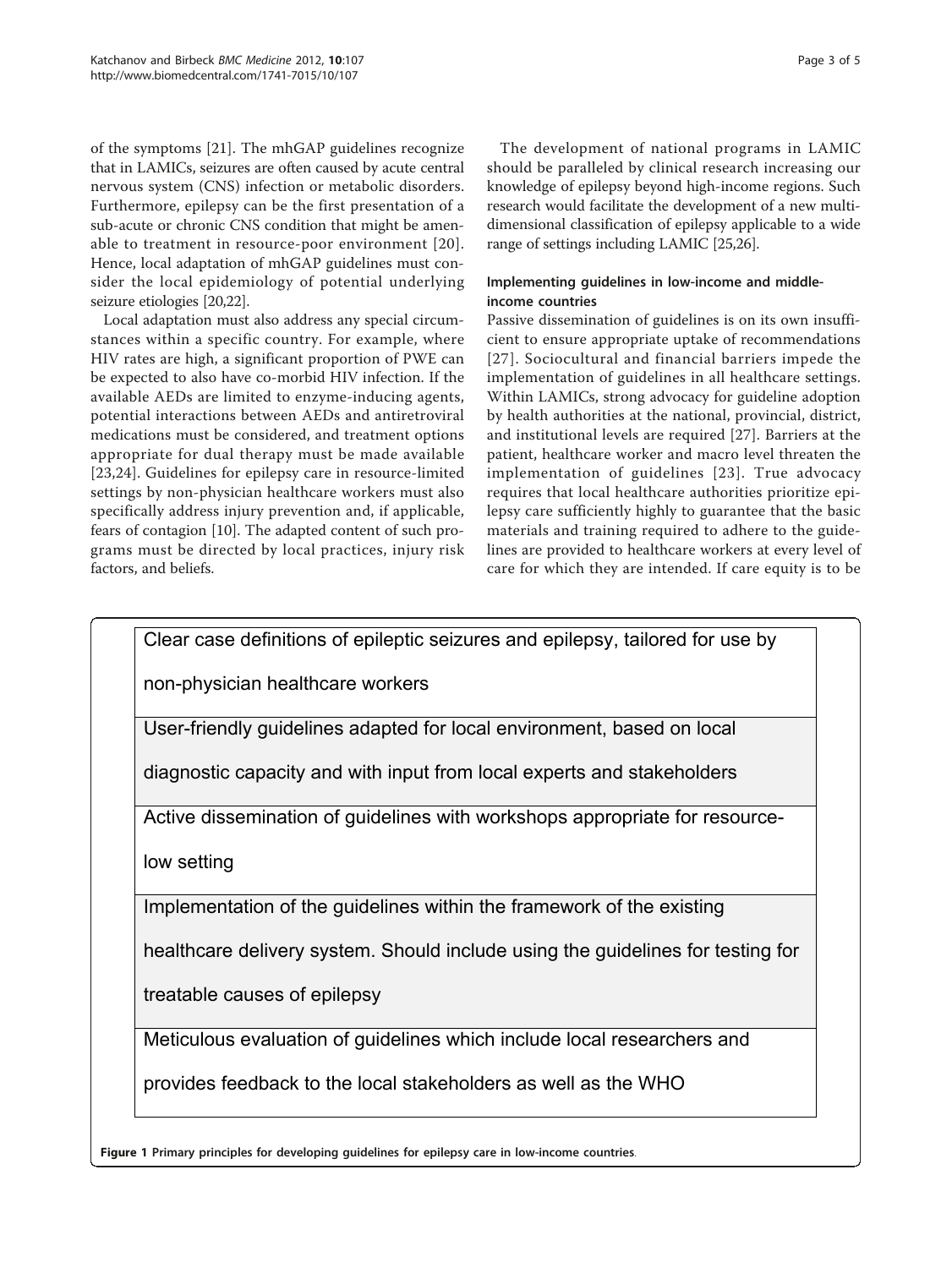<span id="page-3-0"></span>achieved, special attention must be focused on the implementation of the guidelines in poorer rural areas, because residency in a rural region is an independent risk factor for poor access to treatment [3].

Particularly in rural areas, 'buy-in' from local stakeholders is of paramount importance. This requires seeking active input from local communities in developing national priorities and programs at an early stage. Such stakeholders should also be involved the program-evaluation process. Important local stakeholders may include individuals such as traditional healers, who are often the de facto care providers for PWE [[28](#page-4-0)]. Whenever possible, collaborations that do not compromise patient care and safety should be sought. Provoking a culture clash between traditional and 'western-type' medicine is unlikely to benefit the patient with epilepsy.

#### Impact assessment

As guidelines are being implemented, program evaluations to assess their operational performance in clinical practice and their effects on care quality should be concurrently planned and budgeted [[29\]](#page-4-0). As in more medically developed countries [[30\]](#page-4-0), low-income countries need valid quality indicators for epilepsy care that can adequately assess the effects of guideline implementation. It may be possible to develop such quality indicators even with basic health records in some LAMIC institutions [[31\]](#page-4-0). Before initial implementation, plans should be discussed for updating guidelines as needed and revising them based upon the findings of the impact assessment. Special consideration should also be given to any potential unintended consequences of the guidelines. For example, if a guideline refers to additional diagnostic studies, is it possible for primary-care workers to delay necessary seizure treatment while waiting for an electroencephalogram or neuroimaging, when access to such studies are limited and the logistics of study acquisition are challenging?

### Conclusion

The mhGAP guidelines need to be adapted for countryspecific use in LAMICs. These baseline recommendations can facilitate the development of national guidelines and the establishment of national epilepsy programs tailored to the existing healthcare setting. The locally relevant guidelines should then be critically evaluated and amended if necessary, based on the results of the assessment (Figure [1](#page-2-0)). Evaluations are needed to ensure that the guidelines are practical, evidence-based. and cost-effective [\[32,33](#page-4-0)]. Training resources (including sample pathways and video training) adapted for local primary-care settings should be expanded to facilitate the acceptance and successful implementation of the

guidelines [9]. The implementation of epilepsy guidelines could result in a decrease in the burden of epilepsy worldwide [\[16](#page-4-0)].

#### Abbreviations

AED: antiepileptic drug; CNS: central nervous system; LAMIC: low- and middle- income countries; mhGAP: mental health Gap Action Programme; PWE: people with epilepsy; WHO: World Health Organization.

#### Author details

<sup>1</sup>Department of Infectious Diseases and Gastroenterology, Auguste-Viktoria-Krankenhaus, Berlin, Germany. <sup>2</sup>Queen Elizabeth Central Hospital, Blantyre Malawi. <sup>3</sup>Michigan State University, International Neurologic and Psychiatric Epidemiology Program, East Lansing, Michigan, USA. <sup>4</sup>Chikankata Hospital, Epilepsy Care Team, Mazabuka, Zambia.

#### Authors' contributions

GLB and JK co-conceived the idea for this commentary. JK sought relevant literature for this manuscript and wrote the first draft of the manuscript. GLB provided critical input and edits for the final version. Both authors approved the final manuscript.

#### Authors' Information

GLB and JK are neurologists who trained in academic centers in the developed world, but they have extensive experience providing epilepsy care in tropical, resource-limited settings.

#### Competing interests

JK declares no conflict of interest or competing interests. GB served as an advisor to the World Health Organization and participated in the development of the mental health Gap Action Programme guidelines and the National Guidelines for Epilepsy Care adopted by the Neurologic and Psychiatric Society of Zambia. She has received research funds for epilepsyrelated work from the US National Institute of Health.

#### Received: 10 July 2012 Accepted: 24 September 2012 Published: 24 September 2012

#### References

- Ngugi AK, Bottomley C, Kleinschmidt I, Sander JW, Newton CR: [Estimation](http://www.ncbi.nlm.nih.gov/pubmed/20067507?dopt=Abstract) [of the burden of active and life-time epilepsy: a meta-analytic approach.](http://www.ncbi.nlm.nih.gov/pubmed/20067507?dopt=Abstract) Epilepsia 2010, 51(5):883-890.
- 2. Ngugi AK, Kariuki SM, Bottomley C, Kleinschmidt I, Sander JW, Newton CR: [Incidence of epilepsy: a systematic review and meta-analysis.](http://www.ncbi.nlm.nih.gov/pubmed/21893672?dopt=Abstract) Neurology 2011, 77(10):1005-1012.
- 3. Meyer AC, Dua T, Ma J, Saxena S, Birbeck G: [Global disparities in the](http://www.ncbi.nlm.nih.gov/pubmed/20431789?dopt=Abstract) [epilepsy treatment gap: a systematic review.](http://www.ncbi.nlm.nih.gov/pubmed/20431789?dopt=Abstract) Bull World Health Organ 2010, 88(4):260-266.
- Gumnit RJ, Walczak TS: [Guidelines for essential services, personnel, and](http://www.ncbi.nlm.nih.gov/pubmed/11422341?dopt=Abstract) [facilities in specialized epilepsy centers in the United States.](http://www.ncbi.nlm.nih.gov/pubmed/11422341?dopt=Abstract) Epilepsia 2001, 42(6):804-814.
- 5. Labiner DM, Bagic AI, Herman ST, Fountain NB, Walczak TS, Gumnit RJ: [Essential services, personnel, and facilities in specialized epilepsy](http://www.ncbi.nlm.nih.gov/pubmed/20561026?dopt=Abstract) centers–[revised 2010 guidelines.](http://www.ncbi.nlm.nih.gov/pubmed/20561026?dopt=Abstract) Epilepsia 2010, 51(11):2322-2333.
- 6. Nunes VD, Sawyer L, Neilson J, Sarri G, Cross JH: [Diagnosis and](http://www.ncbi.nlm.nih.gov/pubmed/22282528?dopt=Abstract) [management of the epilepsies in adults and children: summary of](http://www.ncbi.nlm.nih.gov/pubmed/22282528?dopt=Abstract) [updated NICE guidance.](http://www.ncbi.nlm.nih.gov/pubmed/22282528?dopt=Abstract) Bmj 2012, 344:e281.
- 7. Ehrhardt S, Meyer CG: Transfer of evidence-based medical guidelines to low- and middle-income countries. Trop Med Int Health 2012.
- 8. WHO: mhGAP: Scaling up care for mental, neurological and substance use disorders. 2011 [\[http://wwwwhoint/mental\\_health/](http://wwwwhoint/mental_health/mhgap_final_englishpdf) [mhgap\\_final\\_englishpdf\]](http://wwwwhoint/mental_health/mhgap_final_englishpdf).
- 9. WHO: mhGAP Newsletter. 2011 [\[http://wwwhoint/mental\\_health/](http://wwwhoint/mental_health/mhGAP_nl_jun2011_enpdf) [mhGAP\\_nl\\_jun2011\\_enpdf](http://wwwhoint/mental_health/mhGAP_nl_jun2011_enpdf)].
- 10. Birbeck G, Hesdorffer D: [The geography of epilepsy: a fatal disease in](http://www.ncbi.nlm.nih.gov/pubmed/21653887?dopt=Abstract) [resource-poor settings.](http://www.ncbi.nlm.nih.gov/pubmed/21653887?dopt=Abstract) Neurology 2011, 77(2):96-97.
- 11. Mbuba CK, Ngugi AK, Newton CR, Carter JA: [The epilepsy treatment gap](http://www.ncbi.nlm.nih.gov/pubmed/18557778?dopt=Abstract) [in developing countries: a systematic review of the magnitude, causes,](http://www.ncbi.nlm.nih.gov/pubmed/18557778?dopt=Abstract) [and intervention strategies.](http://www.ncbi.nlm.nih.gov/pubmed/18557778?dopt=Abstract) Epilepsia 2008, 49(9):1491-1503.